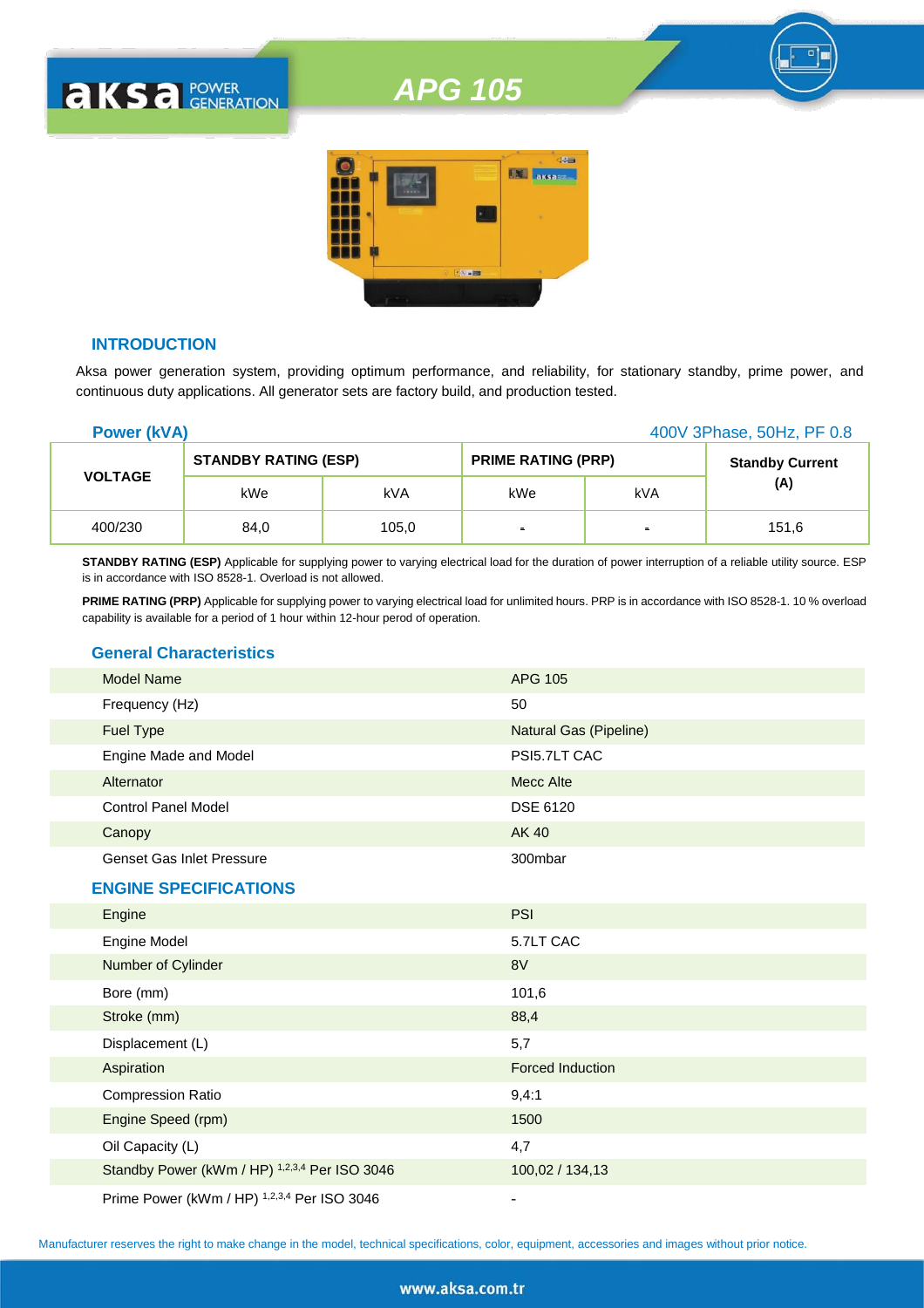| Max. Operating pressure to EPR, mbar            | 2,7                    |
|-------------------------------------------------|------------------------|
| <b>Block Heater QTY</b>                         | 1                      |
| <b>Fuel Type</b>                                | Natural Gas (Pipeline) |
| Injection Type and System                       | Spark-Ignited          |
| <b>Governor System</b>                          | ECU                    |
| Operating Voltage (Vdc)                         | 12                     |
| <b>Cooling Method</b>                           | <b>Water Cooled</b>    |
| Cooling Fan Air Flow (m3/min) 5                 | TBD                    |
| Coolant Capacity (engine only) (L)              | 7,8                    |
| Air Filter                                      | Dry Type               |
| Fuel Cons. With %100 Load (kg/hr / m3/hr) 3,4,6 | 22.5 / 31.4            |
| Fuel Cons. With %75 Load (kg/hr / m3/hr) 3,4,6  | TBD                    |
| Fuel Cons. With %50 Load (kg/hr / m3/hr) 3,4,6  | <b>TBD</b>             |
|                                                 |                        |

# **ALTERNATOR CHARACTERISTICS**

**AKSA POWER** 

| Manufacturer                      | Mecc Alte        |
|-----------------------------------|------------------|
| Alternator Made and Model         | ECP 34 2S/4C     |
| Frequency (Hz)                    | 50               |
| Power (kVA)                       | 100              |
| Voltage (V)                       | 400              |
| Phase                             | 3                |
| A.V.R.                            | <b>DSR</b>       |
| Voltage Regulation                | $(+/-)1%$        |
| <b>Insulation System</b>          | H                |
| Protection                        | IP <sub>23</sub> |
| <b>Rated Power Factor</b>         | 0,8              |
| Weight Comp. Generator (kg)       | 349              |
| Cooling Air (m <sup>3</sup> /min) | 29.2             |

### **Canopy Dimensions**

| Length (mm) | 3105 |  |
|-------------|------|--|
| Width (mm)  | 1057 |  |
| Height (mm) | 1570 |  |

1 Max load and overload ratings based on ISO 3046 gross flywheel power.

2 Technical data based on ISO 3046-1 standards of 77°F(25°C), 14.5Psia (100kPa) and 30% relative humidity.

3 Production tolerances in engines and installed components can account for power variations of ± 5%. Altitude, temperature and excessive exhaust and intake restrictions should be applied to power calculations.

4 All fuel and thermal calculations unless otherwise noted are done at ISO 3046 rated load using LHV for NG of 48.17 MJ/kg.

5 At 0.5 in-H2O of Package Restriction at STP

6.Volume calculated using density of 0.717 kg/m3 for NG, 0.51 kg/L for LPG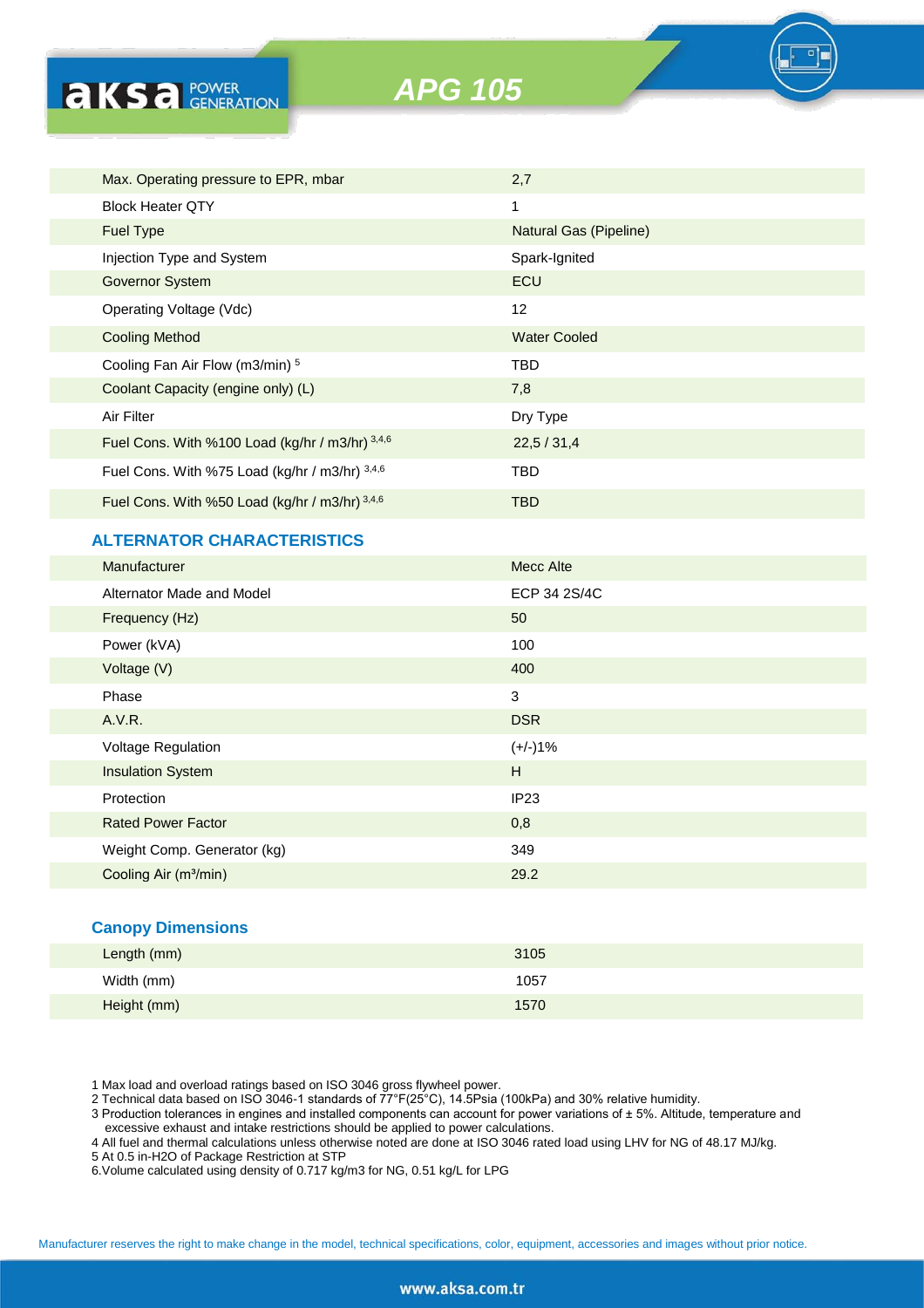# *APG 105*

# **AKSA** POWER



- **1.**Steel structures
- **2.** Emergency stop push button
- **3.** Canopy and panels made from powder coated sheet steel.
- **4.** Control panel is mounted on the baseframe. Located at the right side of the generator set
- **5.** Oil could be drained via valve and a hose
- **6.** Exhaust system in the canopy
- **7.** Special large access doors for easy maintanance
- **8.** In front and back side special large access doors for
- easy maintanance **8.** Base frame -fuel tank
- **9.** Special large access doors for easy maintanance

**10.** Lifting points **11.** The cap on the canopy provides easy accsess

- to radiator cap.
- **12.** Sound proofing materials
- **13.** Plastic air intake pockets.

#### **INTRODUCTION**

Sound-attenuated and weather protective enclosures for generating sets from Aksa, meet event the sound requirements and provide optimum protection from inclement weather and development by our specialist acoustic engineers. Our modular designed sound insulated canopies provide ease of access for servicing and general maintenance and interchangeable components permitting on-site repair. Enclosures are designed to optimize genset cooling performance, providing you with confidence that genset ratings and ambient capability.

| <b>Control Panel</b>       |               |  |
|----------------------------|---------------|--|
| Control Module             | <b>DSE</b>    |  |
| Control Module Model       | DSE 6120      |  |
| <b>Communication Ports</b> | <b>MODBUS</b> |  |



#### **Devices**

DSE, model 6120 Auto Mains Failure control modüle, Battery charger input 198-264 volt, output 27,6 V 5 A (24 V) or 13,8 Volt 5A (12V), Emergency stop push button and fuses for control circuits

#### **CONSTRUCTION and FINISH**

Comonents installed in sheet steel enclosure.

Phosphate chemical, pre-coating of steel provides corrosion resistant surface

Polyester composite powder topcoat forms high gloss and extremely durable finish

Lockable hinged panel door provides for easy component access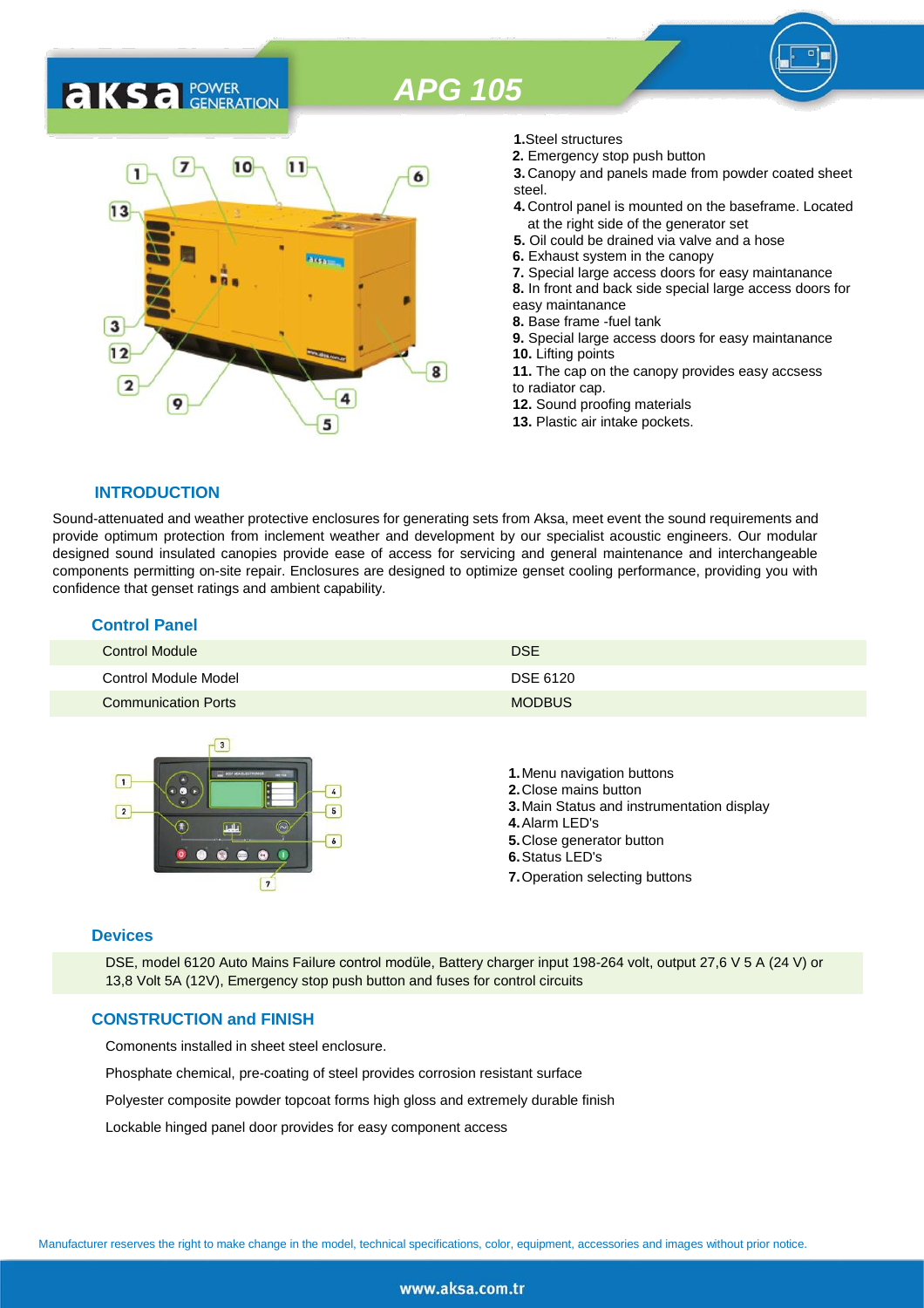

# **INSTALLATION**

Control panel is mounted on baseframe with steel stand. Located at the right side of the generator set (When you look at the Gen.Set. from Alternator).

# **GENERATING SET CONTROL UNIT**

The DSE 6120 module has been designed to monitor generator frequency, volt, current, engine oil pressure, coolant temperature running hours and battery volts.

Module monitors the mains supply and switch over to the generator when the mains power fails.

The DSE6120 also indicates operational status and fault conditions, Automatically shutting down the Gen. Set and giving true first up fault condition of Gen. Set failure.The LCD display indicates the fault.

#### **STANDARD SPECIFICATIONS**

- Microprocessor controlled.
- LCD display makes information easy to read
- Automatically transfers between mains (utilty) and generator power.
- Manual programming on front panel.
- User-friendly set-up and button layout. communications via RS232, RS485 and ethernet.
- Remote start.
- Event logging (50) showing date and time.
- Controls: Stop/Reset, Manual, Auto, Test, Start, buttons. An additional push button next to the LCD display is used to scroll

through the modules' metering display.

#### **Instruments**

ENGINE Engine speed

Oil pressure

Coolant temperature

Run time Battery volts

Configurable timing

GENERATOR

Voltage (L-L, L-N)

Current (L1-L2-L3)

Frequency

Gen.Set ready

Gen.Set enabled

#### MAINS

Gen.Set ready Gen.Set enabled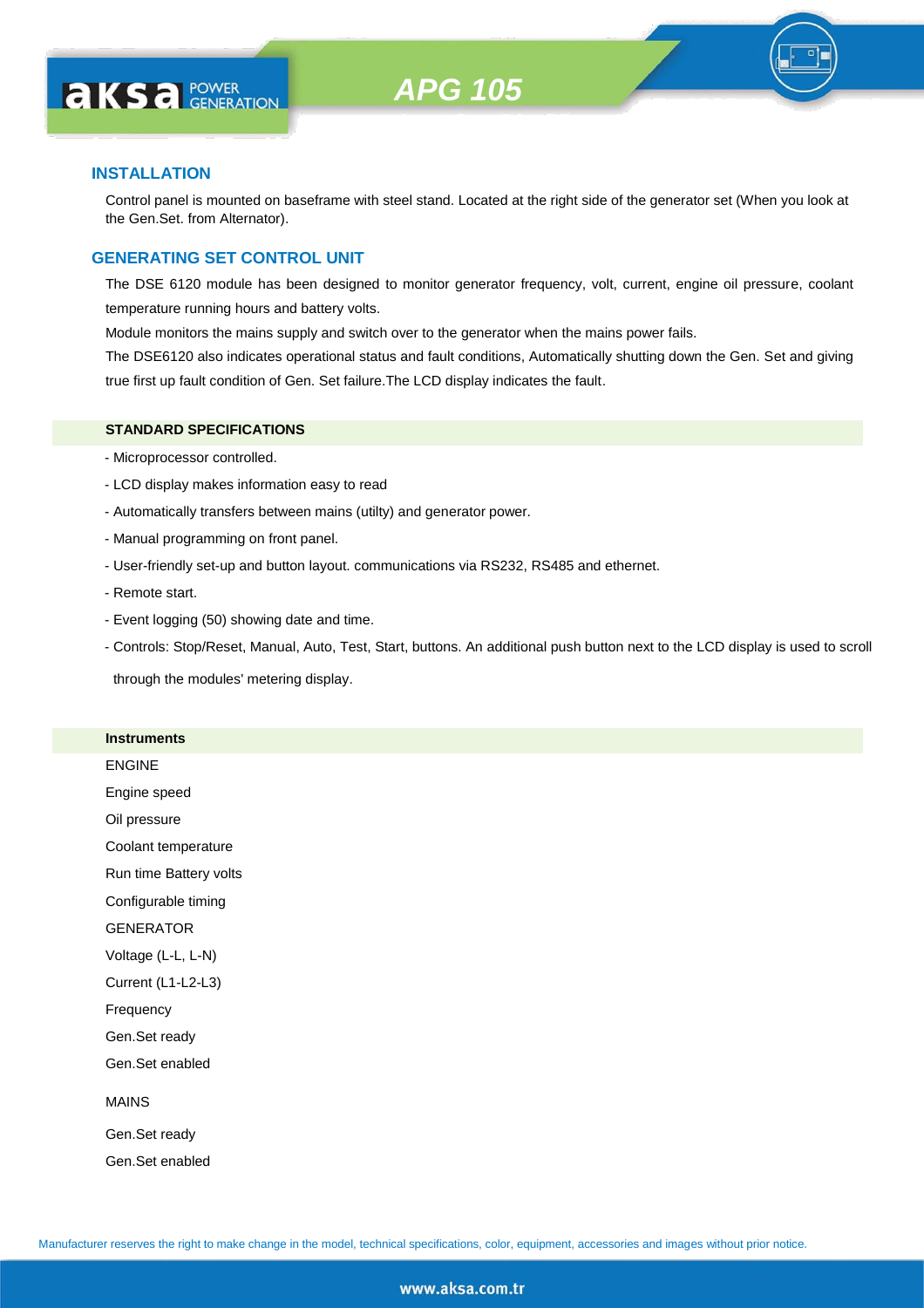



Charge failure

Battery Low/High voltage

Fail to stop

Low/High generator voltage

Under/over generator frequency

Over /Under speed

Low oil pressure

High coolant temperature.

#### SHUT DOWNS

Fail to start Emergency stop Low oil pressure High coolant temperature Over /Under speed

Under/Over generator frequency

Under/over generator voltage

Oil pressure sensor open

ELECTRICAL TRIP

Generator over current

### **Options**

Flexible sensor can be controlled with temperature, pressure, percentage (warning/shutdown/electrical trip) Local setting parameters and monitoring from PC to control module with USB connection (max 6 m)

#### **Standards**

Elecrical Safety / EMC compatibility BS EN 60950 Electrical business equipment BS EN 61000-6-2 EMC immunity standard BS EN 61000-6-4 EMC emission standard

#### **STATIC BATTERY CHARGER**

Battery charger is manufactured with switching-mode and SMD technology and it has high efficincy.

Battery charger models' output V-I characteristic is very close to square and output is 5 amper, 13,8 V for 12 volt and 27,6 V for 24 V . Input 198 - 264 volt AC.

The charger is fitted with a protection diode across the output.

Charge fail output is available.

Connect charge fail relay coil between positive output and CF output.

They are equipped with RFI filter to reduce electrical noise radiated from the device

Galvanically isolated input and output typically 4kV for high reliability

Manufacturer reserves the right to make change in the model, technical specifications, color, equipment, accessories and images without prior notice.